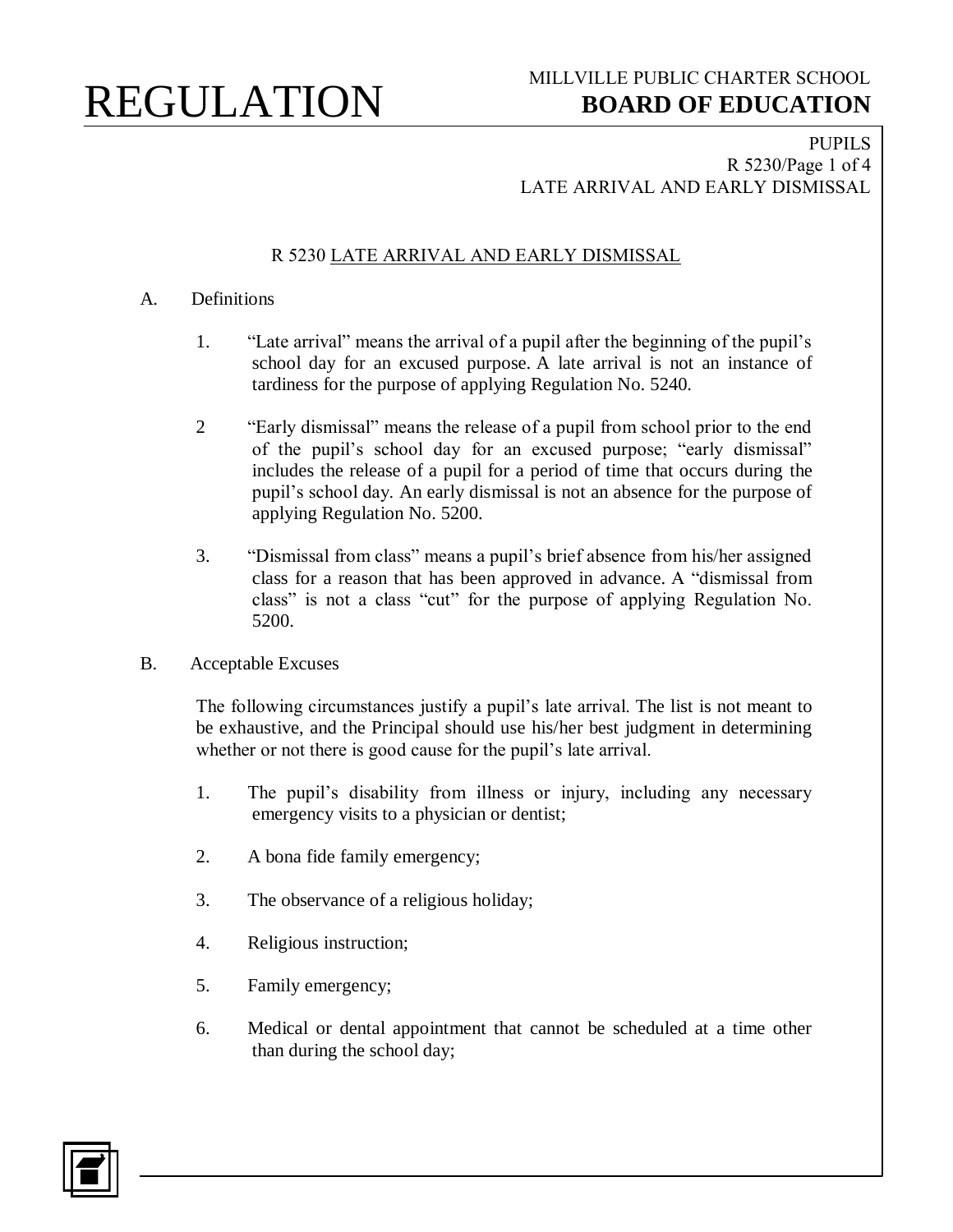PUPILS R 5230/Page 2 of 4 LATE ARRIVAL AND EARLY DISMISSAL

- 7. Motor vehicle driver's examination that cannot be scheduled at a time other than during the school day;
- 8. The pupil's required attendance in court;
- 9. Private lessons in music, art, or dance or private practice sessions in preparation for competitive events, such as in figure skating or gymnastics; and
- 10. An interview with a prospective employer or with an admissions officer of an institution of higher education.
- C. Late Arrival
	- 1. A pupil's late arrival in school should be approved by the Principal in advance. A late arrival that is not approved at least one day in advance will be considered to be an instance of tardiness.
	- 2. The parent(s) or legal guardian(s) or adult pupil shall submit a written request for approval of a late arrival to the Principal. The request must include the reason for the pupil's late arrival and a statement of why it is necessary to delay the pupil's arrival at school.
	- 3. A pupil who arrives late at school shall report to the Principal's office and pick up a late arrival permission slip, signed by the Principal. The permission slip will include the date and the time of the pupil's arrival. The pupil will proceed to his/her assigned class and present the permission slip to the teaching staff member in charge, who will verify the date and time.
- D. Early Dismissal Generally
	- 1. A pupil's early dismissal must be approved by the Principal in advance. Except for emergencies, an early dismissal that is not approved in advance will be considered to be an absence.
	- 2. The parent(s) or legal guardian(s) or adult pupil shall submit a written request for approval of an early dismissal to the Principal. The request must include the reason for the pupil's early dismissal and a statement of

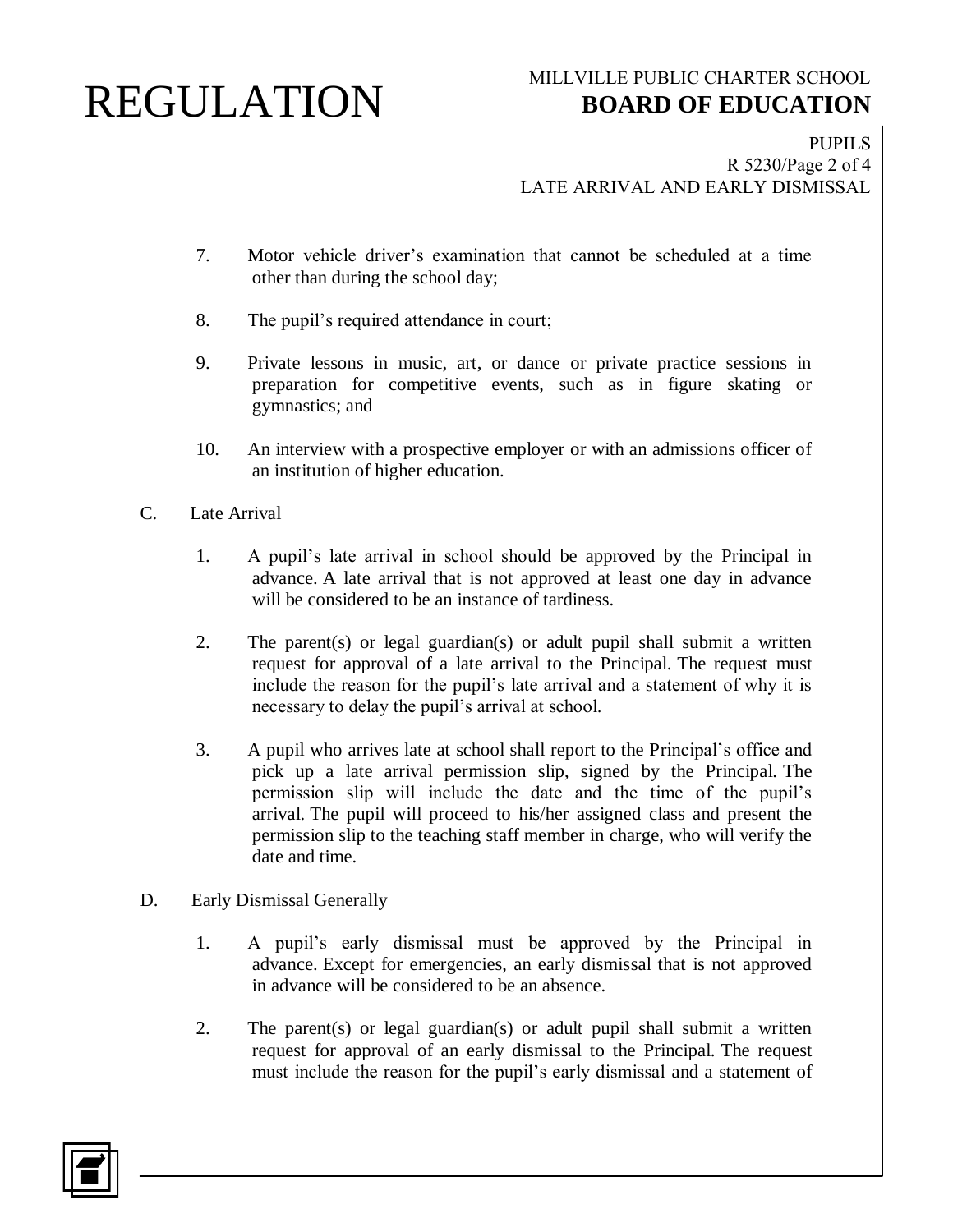PUPILS R 5230/Page 3 of 4 LATE ARRIVAL AND EARLY DISMISSAL

why it is necessary to excuse the pupil before the end of the pupil's school day.

- 3. A pupil must obtain an approved early dismissal permission slip from the Principal and present the slip to the teaching staff member in charge of the class or activity from which the pupil is to be dismissed. The permission slip will include the date and time of approved dismissal. The teaching staff member in charge must verify the date and time.
- E. Early Dismissal for Illness or Injury
	- 1. A pupil who suffers a significant illness or injury during the course of the school day will be treated in accordance with Policy and Regulation No. 8441.
	- 2. A pupil who suffers a minor illness or injury will be sent to the school nurse. A pupil in grades Kindergarten through five who is sent to the school nurse must be accompanied by an adult or responsible pupil. If the nurse's office is unattended, the pupil should report to the Principal's office.
	- 3. If the school nurse determines that an elementary pupil should be sent home, the pupil's parent(s) or legal guardian(s) or the responsible adult designated by the parent(s) or legal guardian(s) will be telephoned to pick up the pupil.
	- 4. No pupil under the age of fifteen shall be released from school before the end of the school day except in the presence of the pupil's parent(s) or legal guardian(s) or an agent of the parent(s) or legal guardian(s).
- F. Early Dismissal for Family Emergency
	- 1. A pupil's parent(s) or legal guardian(s), or caretaker may request the pupil's early release for a bona fide family emergency. Early dismissal for family emergency must be approved by the Principal.
	- 2. A pupil will be released to a parent(s) or legal guardian(s) who reports to the school office and explains satisfactorily to the Principal that good and sufficient reason justifies the pupil's release from school before the end of the pupil's school day.